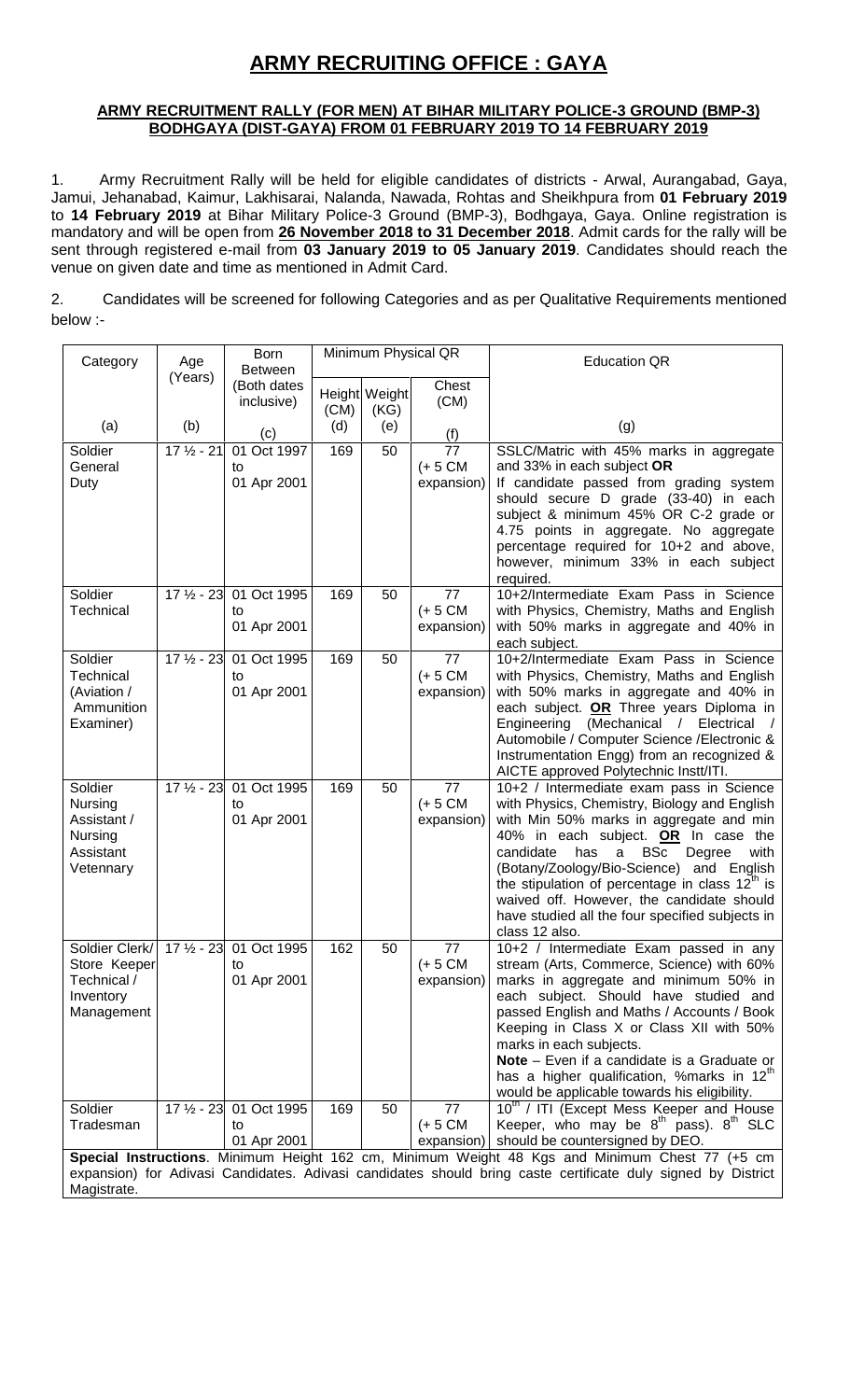| <b>@Relaxation in Physical Standards</b>                                                                                                                 |                 |                       |                 |  |
|----------------------------------------------------------------------------------------------------------------------------------------------------------|-----------------|-----------------------|-----------------|--|
| Category                                                                                                                                                 | Height<br>(Cms) | <b>Chest</b><br>(Cms) | Weight<br>(Kgs) |  |
| Sons of Servicemen (SOS) / Ex-Servicemen (SOEX) / War Widows<br>(SOWW) / Widows of Ex-Servicemen                                                         | 2               |                       | $\mathcal{P}$   |  |
| Adopted son / son-in-law of a War Widow. If she has no son including a<br>legally adopted son of Serving Soldier / Ex-Serviceman                         | $\mathcal{P}$   |                       | 2               |  |
| Outstanding Sportsmen (International / National / State / District level<br>having secured 1 <sup>st</sup> / 2 <sup>nd</sup> Position in last two years) | 2               | 3                     | 5               |  |
| Note - Relaxation Physical Standards is either for wards of servicemen/ex-servicemen or                                                                  |                 |                       |                 |  |
| sportsmen (not both) and is in addition to the Special Physical Standards.                                                                               |                 |                       |                 |  |

## 3. Candidates will be tested as stated below :-

| <b>Physical Fitness Test (At Rally Site)</b><br><b>Remarks</b>                                    |            |          |                     |              |                                             |                                                                                                 |  |
|---------------------------------------------------------------------------------------------------|------------|----------|---------------------|--------------|---------------------------------------------|-------------------------------------------------------------------------------------------------|--|
| 1.6 Km Run                                                                                        | Beam (Pull |          | 9                   | Zig-Zag      | For following cats candidate                |                                                                                                 |  |
|                                                                                                   |            | ups)     |                     | Feet         | Balance                                     | only need to qualify in PFT :-                                                                  |  |
| Timing                                                                                            | Marks      | No of    | <b>Marks</b>        | <b>Ditch</b> |                                             | (a) Soldier Technical                                                                           |  |
|                                                                                                   |            | pull ups |                     |              |                                             | (b) Soldier Technical /                                                                         |  |
| Group I - Up till 5 Min 30                                                                        | 60         | 10       | 40                  | Need         | Need to                                     | Aviation Ammunition                                                                             |  |
| <b>Sec</b>                                                                                        |            |          |                     | to           | Qualify                                     | Examiner)                                                                                       |  |
| Group II - 5 Min 31 Sec                                                                           | 48         | 9        | 33                  | Qualify      |                                             | (c) Soldier Nursing                                                                             |  |
| To 5 Min 45                                                                                       |            |          |                     |              |                                             | Assistant / Nursing                                                                             |  |
| Sec                                                                                               |            |          |                     |              |                                             | Assistant Vetennary.                                                                            |  |
|                                                                                                   |            | 8        | 27                  |              |                                             | Soldier Clerk / Store<br>(d)                                                                    |  |
|                                                                                                   |            | 7        | 21                  |              |                                             | Keeper Technical /Inventory                                                                     |  |
|                                                                                                   |            | 6        | 16                  |              |                                             | Management.                                                                                     |  |
|                                                                                                   |            |          |                     |              | <b>Physical Measurement (At Rally Site)</b> |                                                                                                 |  |
|                                                                                                   |            |          |                     |              |                                             | Physical measurements will be carried out as per the Physical Standards listed at Para 2 above. |  |
|                                                                                                   |            |          | <b>Medical Test</b> |              |                                             |                                                                                                 |  |
| As per laid down medical standards at the Rally Site.<br>(a)                                      |            |          |                     |              |                                             |                                                                                                 |  |
| (b)                                                                                               |            |          |                     |              |                                             | Unfit candidates will be referred to MH / CH / BH for specialist review. Candidates referred    |  |
| for specialist review should present themselves to the nominated MH/CH/BH within 14 days of the   |            |          |                     |              |                                             |                                                                                                 |  |
| referral and report back to ARO Gaya for issue of admit card for CEE in case declared FIT.        |            |          |                     |              |                                             |                                                                                                 |  |
|                                                                                                   |            |          |                     |              |                                             | <b>Written Test through Common Entrance Examination (CEE)</b>                                   |  |
| Will be conducted for medically fit candidates at nominated venue. Location, date and time<br>(a) |            |          |                     |              |                                             |                                                                                                 |  |
| of written test will be intimated at rally site and through Admit Cards.                          |            |          |                     |              |                                             |                                                                                                 |  |

(b) Admit Card for the CEE for the rally fit candidates will be issued at Rally Site itself.

(c) Admit Card for the CEE for the review fit cases will be issued after getting medically fit by concerned specialist/specialists at MH / CH / BH.

4. Candidates are required to bring following documents / certificates in **original** with **two attested photocopies** with them to the rally site :-

(a) **Admit Card**. Printed on Laser Printer on good quality paper (Do not shrink the size).

(b) **Photograph**. Twenty copies of unattested Passport size colour photographs developed on good quality photographic paper in white background not more than three months old. Computer printouts / photoshopped photographs will **NOT be** accepted.

## (c) **Education Certificate**.

(i) Registration Card, Admit Card, Marks Sheets and Board Certificates in original of all educational qualifications achieved by candidate i.e Matric / Intermediate / Graduation etc from recognized School / College / Board / University.

(ii) Provisional / online education certificate should be certified ink signed by the head of the educational institution of concerned Board/University. SLC and CLC may be asked for and all candidates will carry the SLC & CLC.

(iii) Candidates with matric certificate from Open School should bring School Leaving Certificate (SLC) countersigned by BEO/DEO.

(d) **Domicile (Nativity) Certificate**. Domicile (Nativity) Certificate with photographs issued by Anchal/Prakhand office and duly signed by Tehsildar/District Magistrate. Only Computer generated Nativity Certificate which can be verified from Govt web site will be accepted.

(e) **Caste Certificate**. Caste Certificate affixed with photographs of the candidate issued by the Tehsildar and for Adivasi issued by District Magistrate.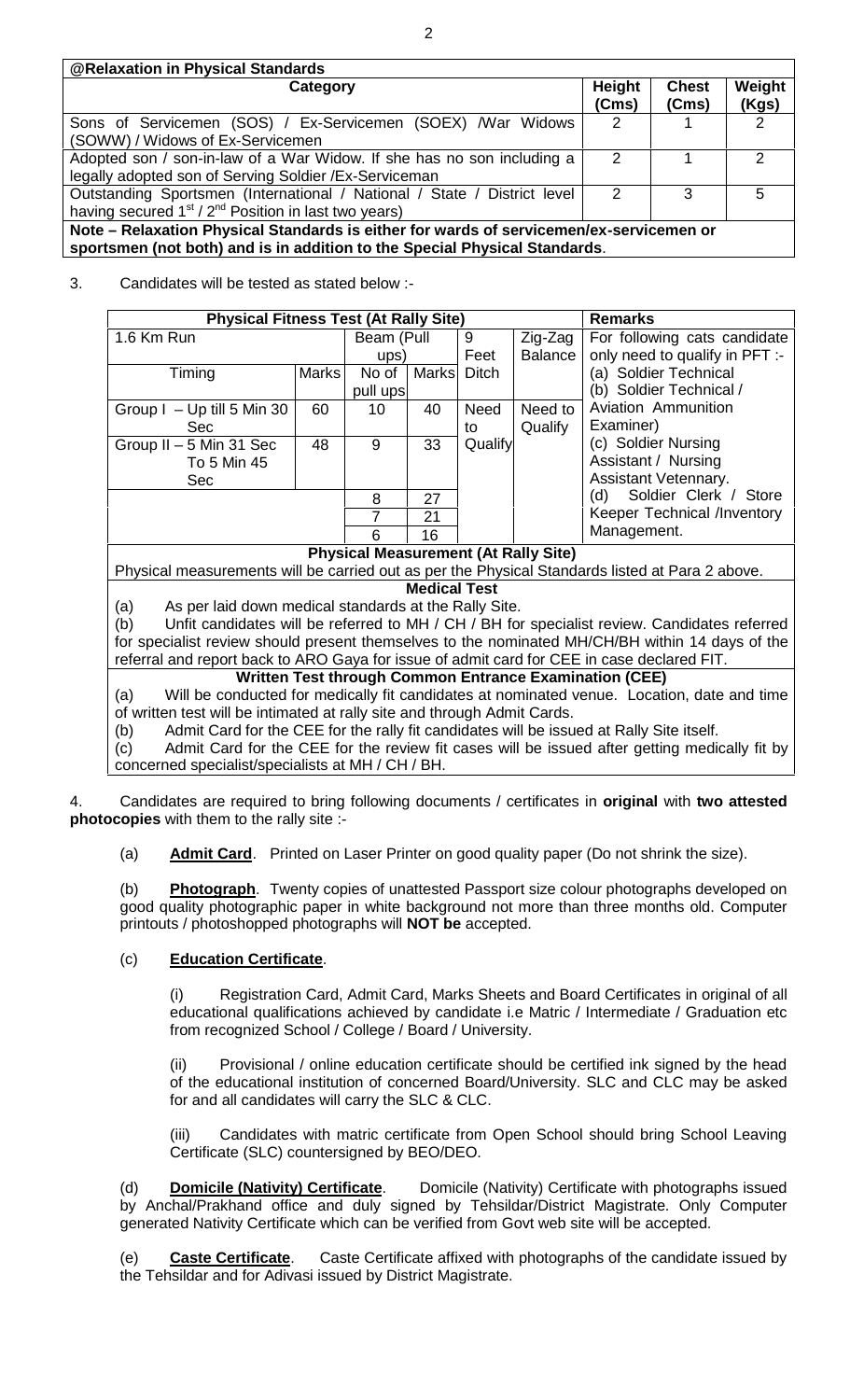(f) **Religion Certificate**. Religion Certificate issued by the Tehsildar/SDM. (if religion as "**SIKH/HINDU/MUSLIM/CHRISTIAN**" is not mentioned in caste certificate.

(g) **School Character Certificate**. School Character Certificate issued by the School/College Principal/Headmaster where the candidate last studied.

(h) **Character Certificate**. Character Certificate with Photograph issued by SP and Village Sarpanch/Municipal Corporation **within last six months**.

(j) **Unmarried Certificate**. Unmarried Certificate for candidates less than 21 years of age with photographs issued by Village Sarpanch/Municipal Corporation **within last six months**.

(k) **Relationship Certificate**. SOS/SOEX/SOW/SOWW Candidates are required to produce the following documents :-

Relationship certificate issued from respective Record Office only duly signed by Record Officer with Personal number, Rank, Name and particular of the Record Officer issuing the Relationship Certificate with office seal/stamp is endorsed.

(ii) A declaration to the affect as mentioned below in Affidavit on Ten Rupees Non- Judicial Stamp paper prepared by the ESM duly signed by 1<sup>st</sup> Class/Executive/Judicial Magistrate is required to be submitted by the candidate at rally site. **Format of affidavit att as per Appendix**.

(iii) Original Discharge Book of Ex-Serviceman also to be produced. Name and date of birth of the candidate must have been recorded in it.

(l) **NCC Certificate**. NCC A/B/C certificate and Republic Day Parade certificate should have photograph of the candidate duly attested by issuing authority. **Provisional NCC A/B/C pass certificate will only be accepted if authenticated by concerned NCC Group Commanders**.

### (m) **Sports Certificate**.

(i) Sportsmen who have represented India at International level and State at National level within the last two years. For list of sports under which relaxation in physical standards is admissible, attention is invited to www.joinindaianarmy.nic.in website.

(ii) Sportsmen who have represented District at State level and University team or regional team at District level with  $1<sup>st</sup>/2<sup>nd</sup>$  position within last two years. Sports certificates should be with registration number and from govt recognized sports institutes bodies as under :-

| (aa) | All Sr / Jr National Championship certificates - Respective national |                           |
|------|----------------------------------------------------------------------|---------------------------|
|      |                                                                      | Federation                |
| (ab) | All State & Dist level certificates                                  | - Respective State Sports |
|      |                                                                      | Association               |
| (ac) | All University level certificates                                    | - Inter University Sports |
|      |                                                                      | <b>Board</b>              |
| (ad) | All School level certificates                                        | - All India School Games  |
|      |                                                                      | Federation                |

(n) **Affidavit**. Duly signed by candidate on Rs 10/- Non-judicial Stamp Paper as per specimen duly attested by notary will be submitted by candidate.

(o) **Single Bank A/C, PAN Card & AADHAR Card**. Single Bank A/C, PAN Card & Aadhar Card are mandatory documents for final enrolment for purpose of Pay & allowances and other social benefits scheme.

## 5. **Special Instructions**.

- (a) No **Tatkal Nativity Certificate** will be acceptable.
- (b) **Character certificate** and **Unmarried certificate** issued by **Mukhia** will not accepted.
- (c) **Caste Certificate** of **Adivasi** candidate should be signed by **District Magistrate**.
- (d) Carrying of Original Aadhar Card is mandatory for participation in the rally.

(e) **Multiple Nativity.** Candidates participating in different rallies using multiple nativity certificates will be rejected under fraudulent enrolment and will be liable for legal action in addition to rejection of candidature. (Auth. Govt of Bihar letter No RTPS/07/2015 dt 13 Aug 2015)

## **Important Instructions**

6. **Administration**. Candidates are advised to bring sufficient eatables and drinking water with them since recruitment is a time consuming process.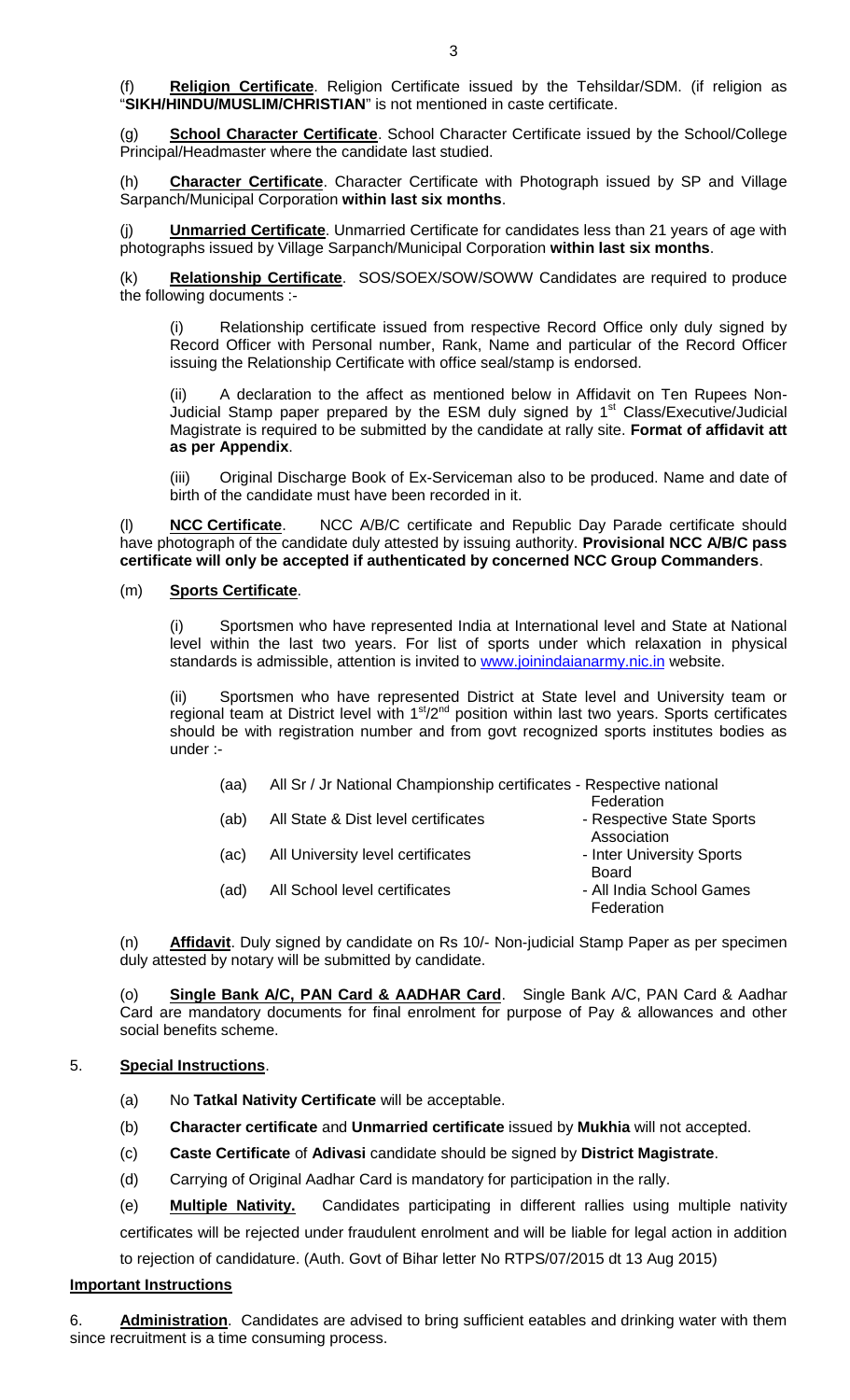7. **Candidates will be permitted entry into the rally site only on production of Admit Card in duplicate generated online through the official website www.joinindianarmy.nic.in. Anyone found with fake admit card will be handed over to Civil Police.**

8. Recruitment into the army is a free service. Candidates are advised not to pay bribe to anyone for recruitment as it is based purely on merit. Selection process during recruitment at all stages is computerized and transparent. Therefore, candidates are advised to be beware of touts as they cannot help them at any stage.

9. Candidate are advised to check their age & education criteria before participating in the rally. Candidates found under age/overage and not meeting education criteria will be disqualified.

10. Giving/taking bribe, production of bogus / fake certificate and indulging in unfair means is a criminal offence and liable for punishment under law.

11. Certificate with overwriting, tampering of seals or erasing/alteration of any type will not be accepted.

12. All documents submitted by the candidates are verified by government agencies before enrolment into Army. Strong legal action will be taken against individuals submitting fake documents. Even after recruitment, the service will be terminated if candidates are found to have produced fake documents or gave wrong information at the time of recruitment, despite the number of years of service individual may have rendered.

13. No compensation for Death / injury / loss etc during the rally and no travelling allowance /dearness allowance for journey is admissible. Candidates will participate in the rally at their own risk and the participation is totally and entirely voluntary. The signing of Indemnity Bond is a mandatory reqmt.

Use of Performance Enhancing Drugs. Use of any kind of performance enhancing drugs is strictly banned. Candidates having been found to have used the same will be debarred from further screening.

15. **Tattoo**. **Permanent body tattoos are only permitted on inner face of forearms i.e From Inside of elbow to the wrist and on the reverse side of palm/back (dorsal) side of hand. Permanent body tattoos on any other part of the body are not acceptable and candidates will be barred from further selection.**

16. If 180 days or more has lapsed between screening medical at the rally and dispatch; medical will be done again and unfit candidates in this review will not be recruited.

17. Selection is provisional till Rahdari Certificate is issued and candidates are despatched for training.

18. Mobile phones are not permitted in the rally site and at the time of CEE.

19. Candidates are advised in their own interest to undergo medical exam before coming for selection especially with respect to flat foot, poor vision, deformities and physical measurements. All are advised to ensure that their ears are free of wax by getting it cleaned by a doctor prior to the rally.

20. Candidates may have to present themselves at rally site for three to four days. Candidates should make arrangements for stay under their own arrangements.

21. Negative marking would be applicable in CEE.

22. Result of written examination will be declared on the official website www.joinindianarmy.nic.in. No separate letter will be sent to the candidate. It is responsibility of candidate to check his result and report to ARO Gaya for documentation.

23. For more details, contact our Help Line Number **06312-2210918**.

**Disclaimer**. The terms and conditions, given in the notification and on the website are subject to change and should, therefore, be treated as guidelines only. In case of any ambiguity; the existing policies, rules and regulations of Indian Army / Government of India will be final. Details are also available on website www.joinindianarmy.nic.in.

Place : Paharpur, Gaya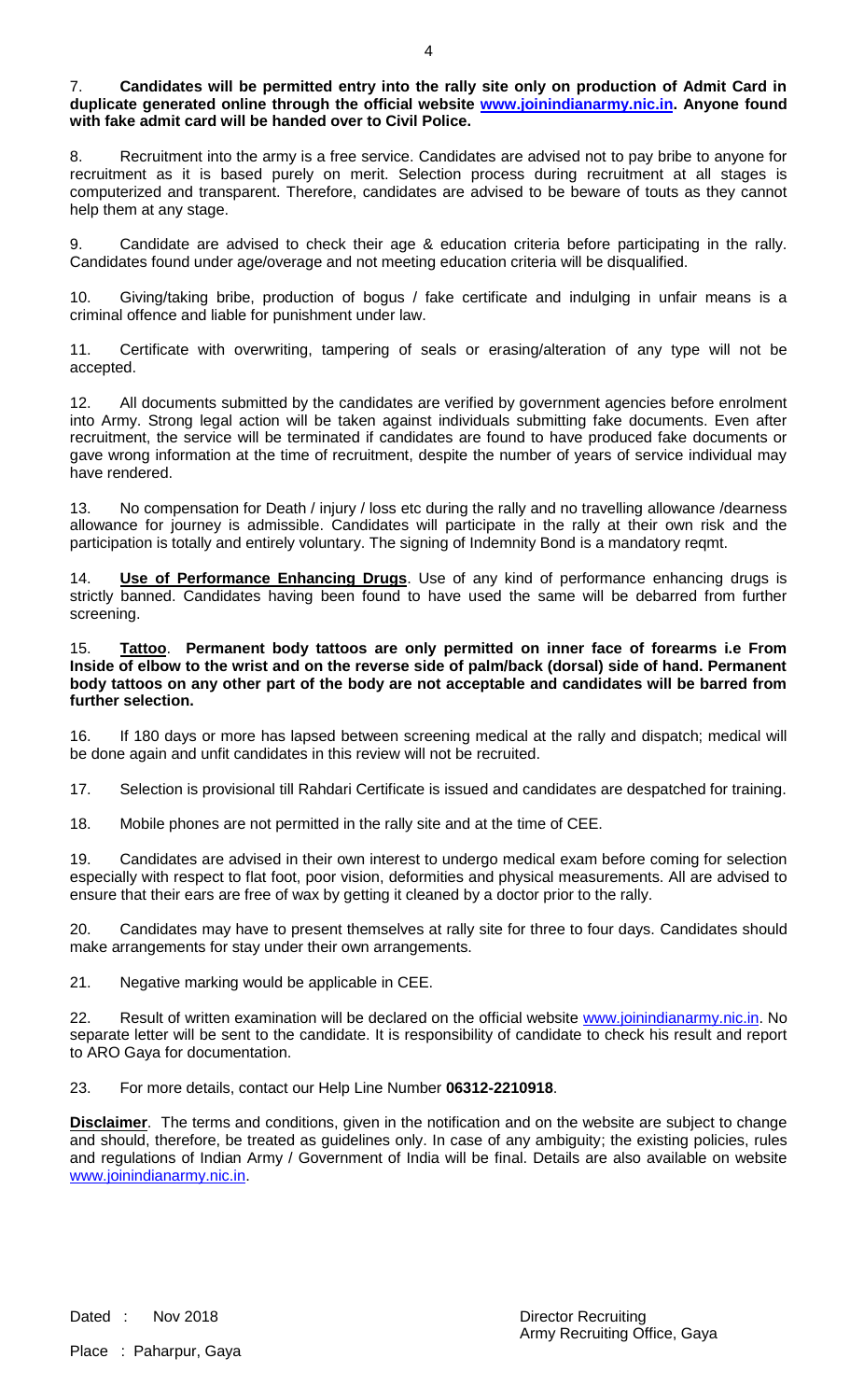## सेना भर्ती कार्यालय, गया सेना भर्ती रैली (केवल पुरूष), बिहार सैऱ्य पुलिस-03 ग्राऊंड, बोधगया (जिला - गया) 01 फरवरी 2019 से 14 फरवरी 2019 तक

1. अरवल, औरंगाबाद, गया, जमुइ, जहानाबाद , कैमुर, लखीसराय, नालंदा , नवादा, रोह्तास और शेखपुरा जिलों के योग्य पुरूष<br>उम्मीदवारों के लिये दिनांक 01 फरवरी 2019 से 14 फरवरी 2019 तक बिहार सैऱ्य पुलिस-03 पर दी गई तिथि को दिए गए स्थान पर उपस्थिति दर्ज करवानी है।

अभ्यर्थियों की निम्न श्रेणियों के लिये और गुणात्मक आवश्यकता के आधार पर जांच की जायेगी।  $2.$ 

|                                                                   | निम्नतम शारीरिक अर्हता<br>श्रेणी<br>के बीच जन्म |                                         |        |          |                            |                                                                                                                                                                                                                                                                                                                                                                                                                                                                                                        |
|-------------------------------------------------------------------|-------------------------------------------------|-----------------------------------------|--------|----------|----------------------------|--------------------------------------------------------------------------------------------------------------------------------------------------------------------------------------------------------------------------------------------------------------------------------------------------------------------------------------------------------------------------------------------------------------------------------------------------------------------------------------------------------|
|                                                                   | आयु (वर्ष)                                      | (दोनों तारीखो                           | लम्बाई | वजन      | छाती                       | शैक्षिक अर्हता                                                                                                                                                                                                                                                                                                                                                                                                                                                                                         |
|                                                                   |                                                 | सहित)                                   | (सेमी) | (किग्रा) | (cm)                       |                                                                                                                                                                                                                                                                                                                                                                                                                                                                                                        |
| $(\overline{\sigma})$                                             | (ख)                                             | $(\Pi)$                                 | (घ)    | (5)      | (च)                        | (छ)                                                                                                                                                                                                                                                                                                                                                                                                                                                                                                    |
| सैनिक<br>सामान्य<br>डयूटी                                         | $17\frac{1}{2} - 21$                            | 01 अक्टूबर 1997<br>01 अप्रैल 2001       | 169    | 50       | 77<br>$(+ 5 cm)$<br>फुलाव) | एसएसएलसी/मेट्रिक के प्रत्येक विषय में कम से कम 33%<br>अंक और कुल 45% अंक होने चाहिए। यदि अभ्यर्थी ने<br>दसवीं कक्षा ग्रेडिंग प्रणाली वाले बोर्ड से किया है तो प्रत्येक<br>विषय में कम से कम डी ग्रेड (33-40) और कुल अंक 45<br>प्रतिशत या C-2 या 4.75 पॉइंट होने चाहिये। यदि अभ्यर्थी<br>उच्च शिक्षा जैसे 10+2 और इससे ऊपर रखता है, तो<br>प्रतिशत बाध्यता नही है, जबकि प्रत्येक विषय मे 33% अंक<br>होना अनिवार्य हैं।                                                                                   |
| सैनिक<br>तकनीकी                                                   | $17\frac{1}{2} - 23$                            | 01 अक्टूबर 1995<br>01 अप्रैल 2001       | 169    | 50       | 77<br>$(+ 5 cm)$<br>फुलाव) | 10+2 / इंटरमीडिएट परीक्षा विज्ञान में भौतिकी, रासायन,<br>गणित और अंग्रेजी विषयों के साथ कुल योग 50% और<br>प्रत्येक विषय में कम से कम 40% अंक होना चाहिए।                                                                                                                                                                                                                                                                                                                                               |
| सैनिक<br>तकनीकी<br>(विमानन एवं<br>आयुध<br>परीक्षक)                | $17 \frac{1}{2} - 23$                           | 01 अक्टूबर 1995<br>से<br>01 अप्रैल 2001 | 169    | 50       | 77<br>$(+ 5 cm)$<br>फुलाव) | 10+2 / इंटरमीडिएट परीक्षा विज्ञान में भौतिकी, रासायन,<br>गणित और अंग्रेजी विषयों के साथ कुल योग 50% और<br>प्रत्येक विषय में कम से कम 40% अंक होना चाहिए।<br>अथवा<br>इंजीनियरिंग<br>ਰर्ष<br>तीन<br>मे<br>का<br>डिप्लोमा<br>(मेकेनिकल/इलेक्ट्रिकल/आटोमोबाइल्स/कम्प्युटर<br>साइंस<br>और इलेक्ट्रोनिक एवं इंस्ट्रूमेंट इंजीनियरिंग) AICTE से<br>मान्यता प्राप्त संस्थान /ITI से होना चाहिये                                                                                                                |
| सैनिक नर्सिंग 17 ½ - 23<br>सहायक/<br>/नर्सिंग<br>सहायक<br>वेटरनरी |                                                 | 01 अक्टूबर 1995<br>से<br>01 अप्रैल 2001 | 169    | 50       | 77<br>$(+ 5 cm)$<br>फुलाव) | विज्ञान मे भौतिकी, रसायन-विज्ञान, जीव-विज्ञान एव<br>अंग्रेजी विषयों के साथ 10+2/इंटरमिडियट परीक्षा उत्तीर्ण<br>की हो, जिसमें कुल मिलाकर कम से कम 50% अंक और<br>प्रत्येक विषय में कम से कम 40% अंक हासिल किए हों।<br>अथवा<br>यदि अभ्यथी के पास वनस्पति विज्ञान/प्राणी विज्ञान/जीव<br>विज्ञान और अंग्रेजी विषय के साथ बी एस सी की डिग्री हो,<br>तो 12 वीं कक्षा के लिए निर्धिारत प्रतिशत की शर्त में छूट दी<br>जाती है। तथापि, अभ्यर्थी ने 12 वीं कक्षा में चारों निर्धारित<br>विषयों का अध्ययन किया हो। |
| सैनिक<br>लिपिक/ स्टोर<br>कीपर<br>तकनीकी/<br>इनवेंटरी<br>मेनेजमेंट | $17\frac{1}{2} - 23$                            | 01 अक्टूबर 1995<br>से<br>01 अप्रैल 2001 | 162    | 50       | 77<br>$(+ 5 cm)$<br>फुलाव) | 12वीं/इंटरमिडियट कक्षा में कुल 60% अंक और प्रत्येक<br>विषय में कम से कम 50% अंक हासिल किये हों। 10वीं या<br>12वीं कक्षा में अंग्रेजी और गणित/ लेखाशास्त्र/ बुक कीपिंग<br>विषय पढे हों और इन विषयों में प्रत्येक में कम से कम 50%<br>अंक हासिल किए हों, चाहे इन्हें 10वीं में पढ़ा गया हो या<br>12वीं में।<br>नोट - यदि कोई अभ्यर्थी स्नातक या उच्चतर शिक्षा प्राप्त<br>हो, 12वीं कक्षा के लिए लागू अंक प्रतिशत उसकी अर्हता पर<br>लागू होगा ।                                                           |
| सैनिक<br>ट्रेड्समैन                                               | $17 \frac{1}{2} - 23$                           | 01 अक्टूबर 1995<br>01 अप्रैल 2001       | 169    | 50       | 77<br>$(+ 5 cm)$<br>फुलाव) | 10वीं/ आई टी आई (मेस कीपर और हाउस कीपर को<br>छोड़कर जो 8वीं पास हो सकते हैं)<br>नोट - आठवीं का विद्यालय परित्याग प्रमाणपत्र जिला शिक्षा<br>अधिकारी (DEO) द्वारा प्रतिहस्ताक्षरित हो ।                                                                                                                                                                                                                                                                                                                  |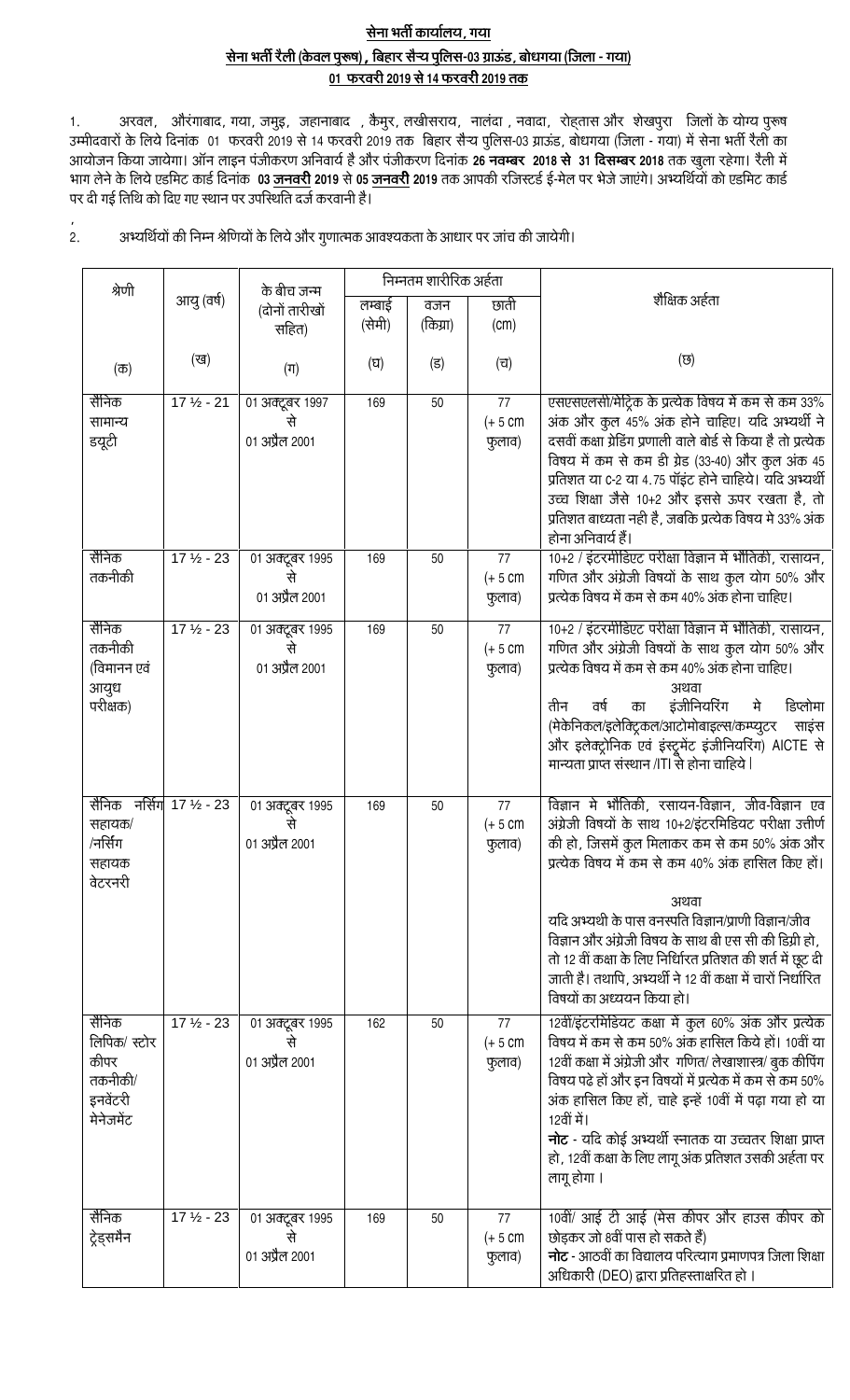आदिवासी अभ्यर्थियों को सभी श्रेणियों के लिये कम से कम 162 सेमी लम्बाई, 48 किग्रा वजन और कम से कम 77 सेमी छाती <u>विशेष अनुदेशः-</u> (+5 सेमी फुलाव) होनी चाहिये। आदिवासी अभ्यर्थी जिलापदाधिकारी द्वारा प्रतिहस्ताक्षरित जाति प्रमाण पत्र अपने साथ अवश्य लायें। शारीरिक मापदंड में छूट:-

| श्रेणी                                                                                                                                                                                  | लम्बाई (सेमी)  | छाती (सेमी) | वजन (किग्रा) |
|-----------------------------------------------------------------------------------------------------------------------------------------------------------------------------------------|----------------|-------------|--------------|
| सेवारत सैन्यकर्मी/ भूतपूर्व सैनिक/ युद्ध विधवा/ भूतपूर्व सैनिक विधवाओ के पुत्र                                                                                                          | 02             | 01          | 02           |
| युद्ध विधवा का पुत्र अथवा दामाद, अगर उसका पुत्र नहीं है, सेवारत सैनिक/ भूतपूर्व<br>सैनिक का कानूनी गोद लिया बेटा ।                                                                      | 02             | 01          | 02           |
| श्रेष्ठ खिलाडी (अंतर्राष्ट्रीय/ राष्ट्रिय/ राज्य/ जिला) स्तर जिन्होनें पिछले दो साल के भीत्तर<br>प्रथम/ द्वितीय स्थान हासिल किया हो)।                                                   | 0 <sup>2</sup> | 03          | 05           |
| <u>नोट</u> ः- शारीरिक मापदंड में छूट सेवारत/ भूतपूर्व सैनिकों या खिलाडियों दोनों में से एक में दिया जाएगा दोनों में एक साथ नहीं , और यह विशेष<br>शारीरिक मापदंड के अतिरिक्त दिया जाएगा। |                |             |              |

#### अभ्यर्थियों की निम्नलिखित परीक्षाए ली जायेगी:-3.

| शारीरिक दक्षता परीक्षा (रैली के स्थान पर)                                                                                                                                                                                                                  | टिप्पणी       |                                   |               |                  |                                                                |                                                                                                                       |  |
|------------------------------------------------------------------------------------------------------------------------------------------------------------------------------------------------------------------------------------------------------------|---------------|-----------------------------------|---------------|------------------|----------------------------------------------------------------|-----------------------------------------------------------------------------------------------------------------------|--|
| 1.6 किमी दौड                                                                                                                                                                                                                                               | बीम (पुल अपस) |                                   | 9 फिट<br>डिच  | जिग-जैग<br>बैलेस | निम्न श्रेणियों के लिये अभ्यर्थी<br>को फिजिकल फिटनेस टेस्ट में |                                                                                                                       |  |
| ग्रुप (समय)                                                                                                                                                                                                                                                | अंक           |                                   | अंक           |                  |                                                                | केवल पास होना अनिवार्य है।<br>(क) सोल्जर टैक्निकल                                                                     |  |
| ग्रुप । - 5 मिनट 30 सैकण्ड तक                                                                                                                                                                                                                              | 60            |                                   | 40            |                  |                                                                | (ख) सोल्जर टैक्निकल (विमानन                                                                                           |  |
| ग्रुप II - 5 मिनट 31 सैकण्ड से    5<br>मिनट 45 सैकण्ड तक                                                                                                                                                                                                   | 48            | 9                                 | 33            | पास होना         | पास होना                                                       | एवं आयुध परीक्षक)<br>(ग) सोल्जर नर्सिग सहायक/<br>/नर्सिंग सहायक वेटरनरी<br>(घ) सोल्जर क्लर्क/एस के टी,                |  |
|                                                                                                                                                                                                                                                            |               | 8                                 | 27            | अनिवार्य         | अनिवार्य                                                       |                                                                                                                       |  |
|                                                                                                                                                                                                                                                            |               | $\overline{7}$                    | 21            |                  |                                                                | तकनीकी/ इनवेंटरी मेनेजमेंट                                                                                            |  |
|                                                                                                                                                                                                                                                            |               |                                   | 16            |                  |                                                                |                                                                                                                       |  |
| शारीरिक मापतौल पैरा-2 में वर्णित शारीरिक मानकों के आधार पर किया जायेगा ।                                                                                                                                                                                   |               | शारीरिक मापतौल (रैली के स्थान पर) | चिकित्सा जाँच |                  |                                                                |                                                                                                                       |  |
| रैली स्थान पर तय मानकों के अनुसार चिकित्सा जाँच की जायेगी।<br>(क)                                                                                                                                                                                          |               |                                   |               |                  |                                                                |                                                                                                                       |  |
| (ख)                                                                                                                                                                                                                                                        |               |                                   |               |                  |                                                                | अनफिट अभ्यर्थियों को सैनिक अस्पताल/ कमान अस्पताल/ बेस अस्पताल में रेफर किया जायेगा । रेफर किया गया अभ्यर्थी 14 दिन के |  |
| भीत्तर नामांकित सैनिक अस्पताल/ कमान अस्पताल/ बेस अस्पताल मे संबंधित विशेषज्ञ के पास रेपोर्ट करें और यदि अभ्यर्थी फिट हो जाता है तो भर्ती<br>कार्यालय , गया मे लिखित परीक्षा का एडमिट कार्ड प्राप्त करने के लिये रिपोर्ट करें।                              |               |                                   |               |                  |                                                                |                                                                                                                       |  |
| सामान्य प्रवेश परीक्षा (सी ई ई) के तहत लिखित प्रवेश परीक्षा                                                                                                                                                                                                |               |                                   |               |                  |                                                                |                                                                                                                       |  |
| चिकित्सा जाँच में फिट अभ्यर्थियों के लिये नामांकित स्थान पर सामान्य प्रवेश परीक्षा आयोजित की जायेगी। लिखित परीक्षा का स्थान,<br>$(\overline{\Phi})$                                                                                                        |               |                                   |               |                  |                                                                |                                                                                                                       |  |
| तिथि और समय, रैली स्थान पर और एडमिट कार्ड द्वारा सूचित किया जायेगा।                                                                                                                                                                                        |               |                                   |               |                  |                                                                |                                                                                                                       |  |
| रैली फिट अभ्यर्थियों का सी ई ई (सामान्य लिखित परीक्षा) एडमिट कार्ड रैली स्थान पर ही जारी किया जाएगा।<br>(ख)<br>रिव्यू फिट अभ्यर्थियों को एडमिट कार्ड, विशेषज्ञ/ विशेषज्ञ सैन्य अस्पताल/ कमान अस्पताल/ बेस अस्पताल द्वारा फिट किए जाने के बाद ही<br>$(\Pi)$ |               |                                   |               |                  |                                                                |                                                                                                                       |  |

जारी किया जाएगा।

 $\overline{4}$ 

## अभ्यर्थियों को निम्न मूल दस्तावेज/ प्रमाण पत्र, दो स्त्यापित फोटोस्टेट के साथ रैली स्थान पर लेकर आना है।

<u>एडमिट कार्डः-</u> उच्च गुणवत्ता वाले पेपर पर लेज़र प्रिंटर द्वारा प्रिंट किया हुआ (आकार छोटा न करें)  $(\overline{\Phi})$ 

सफेद पृष्ठभूमि में अच्छे फोटोग्राफिक पेपर पर प्रिंट किए गए 20 नवीनतम फोटोग्राफ, जो तीन महीने से ज्यादा  $(3)$ फोटोग्राफः-पुराने न हों। कम्प्यूटर प्रिंट आउट/ फोटोशोप पर बनाए गए फोटोग्राफ मान्य नही हैं।

 $(T)$ <u>शैक्षणिक प्रमाणपत्रः</u>

> अभ्यर्थी रजिस्ट्रेशन कार्ड, एडमिट कार्ड, 10वीं/ बाहरवी/स्नात्तक इत्यादि की, मान्यता प्राप्त स्कूल/ कॉलेज/  $(i)$ बोर्ड/विश्वविद्यालय द्वारा जारी ऑरिजिनल अंक तालिका व मूल प्रमाण पत्र साथ लाये ।

> औपबंधिक/ ऑनलाइन शैक्षणिक प्रमाण पत्र, बोर्ड/ विश्वविद्यालय की शैक्षणिक संस्था के मुखिया द्वारा हस्ताक्षरित होना  $(ii)$ चाहिए। अभ्यर्थियों से एस एल सी और सी एल सी मांगा जा सकता है अतः अपने साथ एस एल सी और सी एल सी लेकर आयें ।

> मुक्त विद्यालय से दसवी पास छात्र, ब्लॉक शिक्षा अधिकारी/ जिला शिक्षा अधिकारी द्वारा हस्ताक्षरित परित्याग प्रमाण पत्र  $(iii)$ लेकर आयेंगे ।

(घ) आवासीय/अधिवास प्रमाण पत्रः- फोटोग्राफ सहित निवास प्रमाण पत्र जिस पर मंडल अधिकारी/ जिलाधिकारी के हस्ताक्षर होने चाहिए। आवासीय प्रमाण पत्र केवल वही मान्य होगा जो कम्प्युटर द्वारा बना हो और जिसे सरकारी वेबसाइट पर सत्यापित किया जा सके।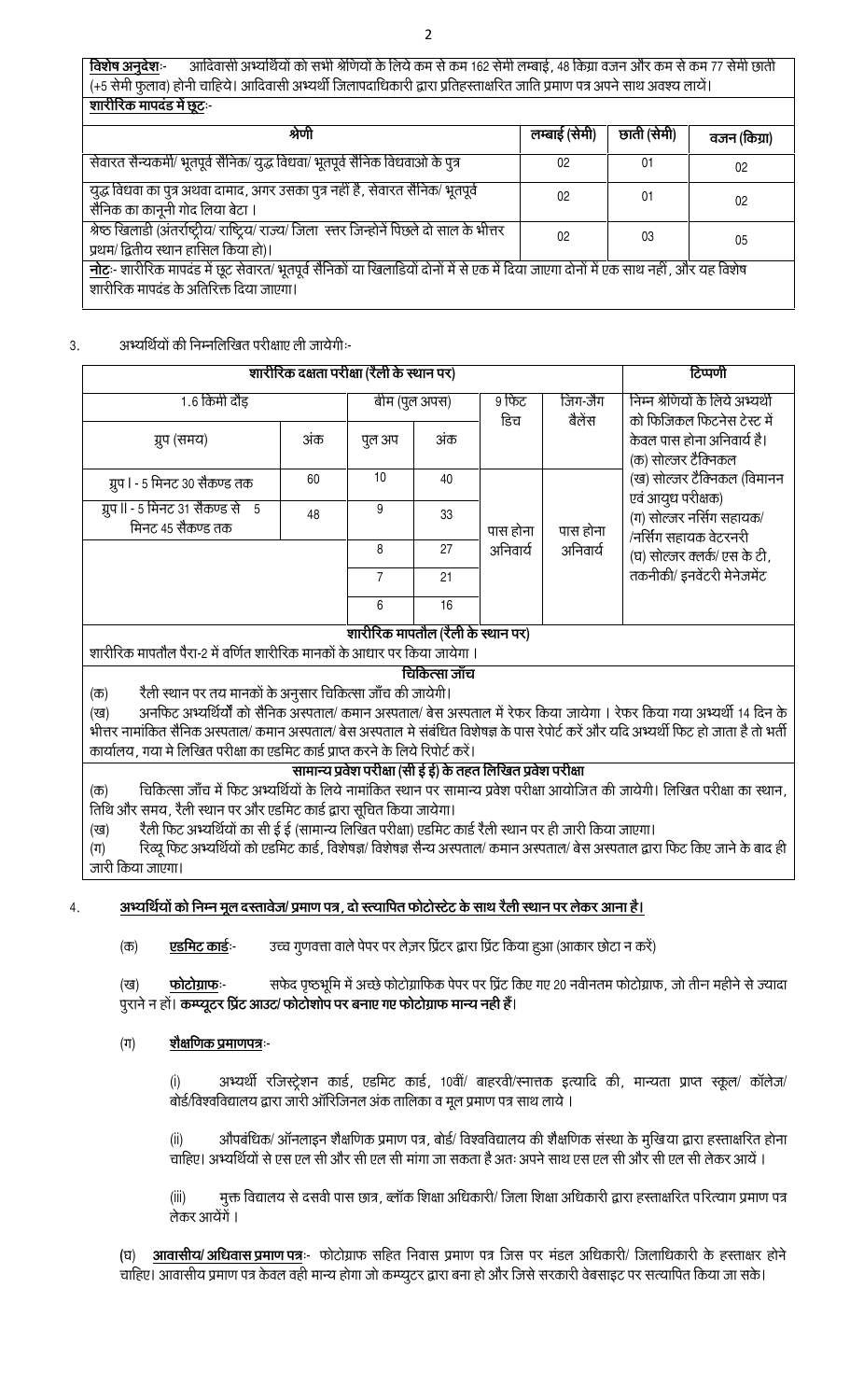<u>जाति प्रमाण पत्र</u>ः- फोटोग्राफ लगा हुआ जाति प्रमाण पत्र। जो कि अनुमंडल अधिकारी द्वारा हस्ताक्षरित हो। आदिवासी अभ्यर्थियों  $(5)$ के लिए जाति प्रमाण पत्र जिला पदाधिकारी द्वारा हस्ताक्षरित होना अनिवार्य है।

अनुमंडल अधिकारी द्वारा जारी किया गया धर्म प्रमाण पत्र (अगर जाति प्रमाण पत्र में हिंदु, मुस्लिम, सिख, धर्म प्रमाण पत्रः- $(\overline{u})$ ईसाई धर्म नही दिखाया गया हो)।

विद्यालय/ महाविद्यालय के प्रधानाध्यापक/ प्रधानाचार्य द्वारा जारी किया गया विद्यालय चरित्र प्रमाण <u>विद्यालय चरित्र प्रमाण पत्र</u>:-(छ) पत्र जहाँ पर अभ्यर्थी ने आखिरी शिक्षा हासिल की है।

चरित्र प्रमाण पत्रः- फोटोग्राफ लगा हुआ चरित्र प्रामाण पत्र जो गाँव के सरपंच/ नगर परिषद प्रमुख /पुलिस अधिक्षक द्वारा छः माह  $(\overline{\sigma})$ के भीत्तर जारी किया गया हो।

21 वर्ष के कम अविवाहित आयु के अभ्यर्थियों के लिये फोटोग्राफ लगाया गया अविवाहित प्रमाण पत्र  $($ झ) अविवाहित प्रमाण पत्र:-जो कि ग्राम पंचायत सरपंच/ नगर परिषद पदाधिकारी द्वारा **छः माह के भीत्तर जारी किया गया हो**।

 $(5)$ <u>रिलेशन प्रमाण पत्रः-</u> सेवारत, भूतपूर्व सैनिक, युद्ध विधवा या युद्ध विधवा के पुत्र निम्न दतावेज प्रस्तुत करें:-

अपने अभिलेख कार्यालय द्वारा जारी रिलेशन (सम्बंध) प्रमाण पत्र जिस पर अभिलेख अधिकारी का पदनाम और  $(i)$ व्यक्तिगत नम्बर, रैंक, नाम और पदनाम दर्ज हो।

10 रुपये के नॉन ज्यूडिशियल स्टाम्प पेपर पर भूतपूर्व सैनिक द्वारा हस्ताक्षरित शपथ पत्र जिसका प्रारूप साथ में सलंग्न है  $(ii)$ और इस पर प्रथम श्रेणी कार्याकारी दण्डाधिकारी के हस्ताक्षर होना अनिवार्य है। **स्टाम्प पेपर का फॉर्मेट संलग्नक के अनुसार।** 

 $(iii)$ भूतपूर्व सैनिक की मूल डिस्चार्ज बुक जिस पर अभ्यर्थी का नाम व जन्मतिथि अंकित हो प्रस्तुत करना अनिवार्य है।

एन सी सी प्रमाण पत्र और गणतंत्र दिवस परेड प्रमाण पत्र जिस पर अभ्यर्थी का जारी कर्ता प्राधिकारी एन सी सी प्रमाण पत्र:- $(5)$ द्वारा स्त्यापित फोटोग्राफ लगा हो। औपबंधिक एन सी सी ए/ बी/ सी पास प्रमाण पत्र केवल तभी मान्य है यदि वे एन सी सी ग्रुप कमांडर द्वारा सत्यापित होंगे।

#### खेल-कूद प्रमाण पत्रः- $(\overline{6})$

वे खिलाडी जिन्होने विगत दो वर्ष के भीत्तर अंतर्राष्ट्रीय प्रतियोगिताओ में देश का प्रतिनिधित्व और राष्ट्रीय प्रतियोगिताओ  $(i)$ में राज्य का प्रतिनिधित्व किया हो। खेलों की सूची जिनमें शारीरिक मानकों में छूट लागू है www.joinindianarmy.nic.in पर देखी जा सकती है।

वे खिलाडी जिन्होने विगत दो वर्षों में राज्य स्तरीय खेल-कूद प्रतियोगिताओ में जिले का प्रतिनिधित्व और विश्वविद्यालय  $(iii)$ टीम या क्षेत्रीय टीम का जिला स्तरीय प्रतियोगिताओ में प्रतिनिधित्व कर प्रथम या द्वितीय स्थान अर्जित किया हो। खेल-कूद प्रमाण पत्र पर पंजीकरण संख्या दर्ज होनी चाहिए और यह निम्नलिखित) सरकार द्वारा मान्यता प्राप्त संस्था/ बॉडी द्वारा प्रदान किया गया हो।

| (ক ক)             | सभी जूनियर/ सीनियर चैम्पियनशिप प्रमाण पत्र | सम्बंधित राष्ट्रीय संघ            |
|-------------------|--------------------------------------------|-----------------------------------|
| (क ख)<br>एशोशिएशन | सभी राज्य और जिला स्तरीय प्रमाण पत्र       | सम्बंधित राज्य खेल-कूद            |
| (क ग)             | सभी विश्वविद्यालय स्तर के प्रमाण पत्र      | अंतर विश्वविद्यालय स्पोर्टस बोर्ड |
| (क घ)<br>फेडरशन   | सभी स्कूल स्तर के प्रमाण पत्र              | अखिल भारतीय स्कूल खेल             |

प्रारूप के अनुसार 10 रुपये के गैर न्यायिक स्टाम्प पेपर पर अभ्यर्थी द्वारा हस्ताक्षरित शपथ पत्र जो कि नोटेरी शपथ पत्रः- $(5)$ द्वारा सत्यापित किया गया हो।

एकल बैंक खाता, पैन कार्ड और आधार कार्ड अन्त में भर्ती होने पर वेतन भत्ते <u>एकल बैंक खाता, पैन कार्ड और आधार कार्ड:-</u>  $(\overline{u})$ और सामाजिक लाभदायिक योजनाओ के लिए अनिवार्य दस्तावेज हैं।

#### विशेष अनूदेशः-5.

- $(\overline{\sigma})$ तत्काल सेवा वाला आवासीय/ अधिवास प्रमाण पत्र मान्य नही होगा।
- मुखिया द्वारा जारी चरित्र प्रमाण पत्र और अविवाहित प्रमाण पत्र मान्य नही होंगें। (ख)
- आदिवासी अभ्यर्थियों का जाति प्रमाण पत्र जिला पदाधिकारी द्वारा हस्ताक्षरित होना चाहिए।  $(\Pi)$
- भर्ती रैली मे शामिल होने के लिये आधार कार्ड होना आवश्यक है। (घ)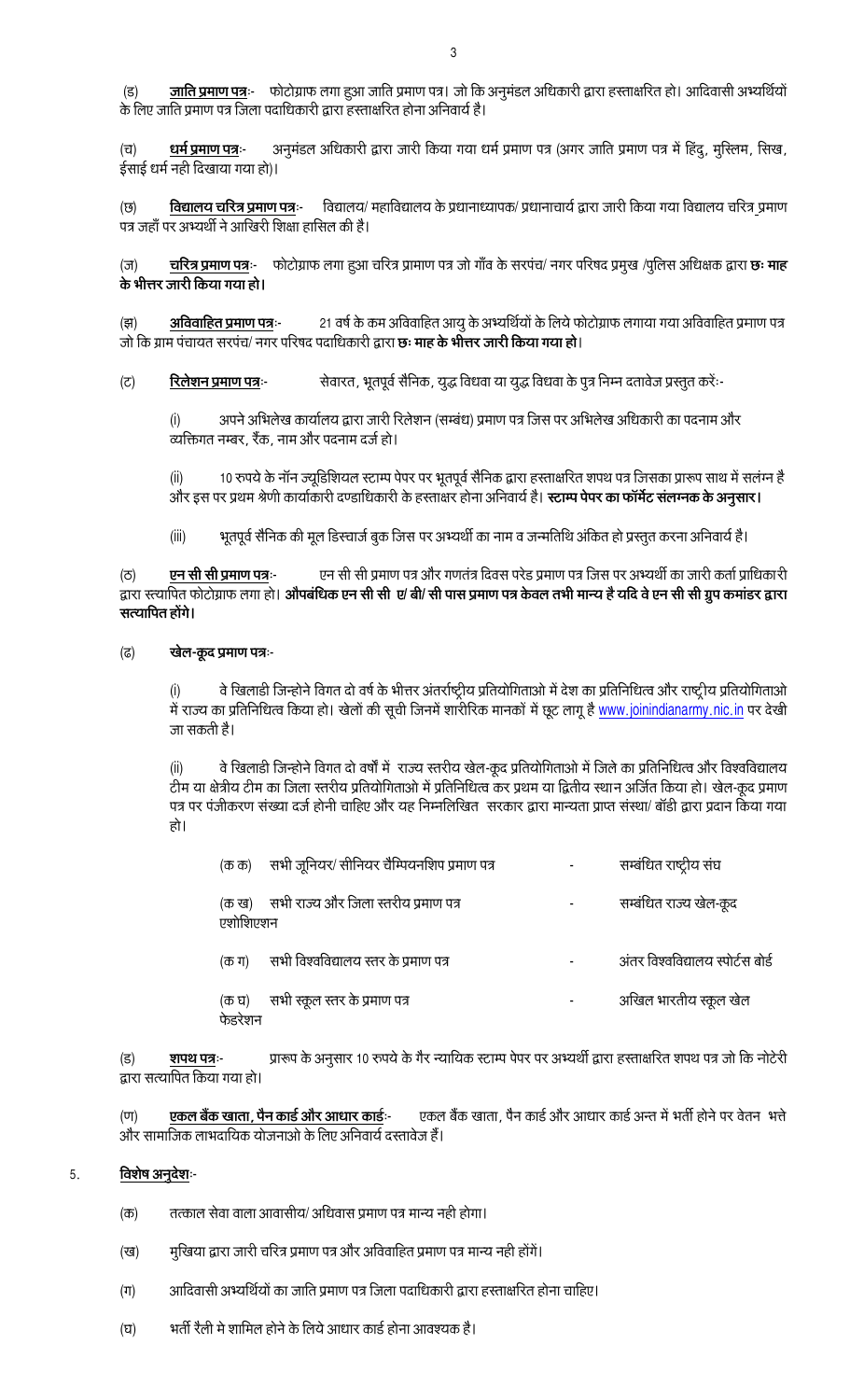यदि कोई अभ्यर्थी बहु आवासीय प्रामाण पत्र के आधार पर भिन्न-भिन्न रैलियों मे भाग लेता है, तो फर्जीवाडे के  $(5)$ <u>बहु आवासः-</u> आधार पर उसका पंजीकरण रद्ध कर दिया जायेगा और अभ्यर्थी के खिलाफ कानूनी कार्यवाही की जायेगी। (प्राधिकारी: बिहार सरकार के पत्र संख्या आर टी पी एस/07/2015 दिनांक 13 अगस्त 2015) ।

## <u>महत्वपूर्ण अनुदेशः-</u>

अभ्यर्थियों को सलाह दी जाती है कि प्रयाप्त मात्रा में खाने की वस्तुए एवं पीने का पानी साथ लेकर आए क्योंकि भर्ती एक 6. प्रशासनः-लम्बे समय वाली प्रक्रिया है।

अभ्यर्थियों को रैली क्षेत्र में प्रवेश केवल एडमिट कार्ड दिखाने पर ही दिया जाएगा जो कि प्रतिरूप सहित सरकारी वेब साईट 7. www.joinindianarmy.nic.in से निकाला गया हो। यदि कोई व्यक्ति जाली एडमिट कार्ड सहित पकडा जाता है तो उसे सिविल पुलिस को सुपुर्द कर दिया जाएगा।

सेना में भर्ती एक निःशुल्क सेवा है। अभ्यर्थियों को सलाह दी जाती है कि भर्ती होने के लिए किसी को भी रिश्वत न दें क्योंकि यह चयन प्रक्रिया  $\mathsf{R}$ पूरी तरह से मैरिट के आधार पर, पूर्णतया कम्प्यूटरीकृत और पारदर्शी प्रक्रिया है। इसलिए अभ्यर्थियों को दलालों से सावधान रहने की सलाह दी जाती है क्योंकि दलाल किसी भी स्तर पर आपकी मदद नही कर सकता है।

अभ्यर्थियों को सलाह दी जाती है कि वह अपनी आयु और शैक्षणिक योग्यता की पुष्टि करने के पश्चात ही रैली में भाग लें। जो अभ्यर्थी कम 9. आयु अथवा अधिक आयु के है। और निर्धिारत योग्यता नही रखते है उन्हे अयोग्य घोषित कर दिया जाएगा।

रिश्वत लेना/देना, जाली दस्तावेज प्रस्तुत करना और अनुचित तरीकों का उपयोग करना एक दण्डनीय अपराध है और इसके लिए अभ्यर्थी  $10.$ कानूनी सज़ा का हकदार है।

प्रमाण पत्र जिन पर ओवर राइटिंग, मोहरों से छेड़छाड या अंकित लेख को मिटाया होगा, वे मान्य नहीं होंगे।  $11.$ 

अभ्यर्थी द्वारा जमा करवाये गए सभी दस्तावेजों की सरकारी संस्थाओ द्वारा जाँच के पश्चात ही प्रत्याशी को सेना में भर्ती किया जायेगा। जाली  $12<sup>°</sup>$ दस्तावेज जमा करवाने वाले अभ्यर्थियों के खिलाफ सख्त कानूनी कार्यवाही की जाएगी। यहाँ तक कि सेना में भर्ती होने के बाद भी यदि यह पाया जाता है कि अभ्यर्थी ने भर्ती के समय फर्जी दस्तावेज पेश किए थे अथवा जाली सूचना दी थी, तो चाहे उसने कितने वर्ष भी सेवा कर ली हो उसकी सेवा निरस्त कर दी जाएगी।

रैली के दौरान मृत्यू/ चोट/ नुकसान के लिये कोई भरपाई नहीं की जाएगी और यात्रा के दौरान कोई यात्रा भत्ता अथवा महंगाई भत्ता लागू नहीं  $13.$ होगा। प्रत्याशी अपने जोखिम पर रैली में भाग लेंगे और भाग लेना पुर्णतया स्वैच्छिक है, इसलिए वचनबद्धता पर हस्ताक्षर करना अनिवार्य आवश्यकता है।

कार्यक्षमतावर्धक औषधियों का उपयोगः- कार्यक्षमता बढानें वाली औषधियों का उपयोग पूर्णतया वर्जित है। यदि कोई अभ्यर्थी नशीली दवाओ 14. का प्रयोग किए हुए पाया जाता है तो उस पर जाँच प्रक्रिया के बाद प्रतिबंध लगा दिया जाएगा।

बाजू के भीत्तरी भाग (यानि कोहनी से कलाई तक) और हथेली के विपरीत हिस्से पीछे की और एक सभ्य गोदना ही मान्य है। <u>टैंदूः-</u>  $15$ शरीर के अन्य किसी भाग पर स्थाई गोदना मान्य नहीं है और ऐसे अभ्यर्थी को अगली चयन प्रक्रिया में भाग लेने से प्रतिबंधित कर दिया जाएगा।

रैली स्थान पर हुई चिकित्सा जाँच और डिस्पेच के दौरान यदि 180 दिन से ज्यादा का समय बीत जाता है, तो पुनः चिकित्सा जाँच की जायेगी  $16.$ और इसमें अनफिट उम्मीदवारों का चयन नहीं किया जायेगा ।

चयन तब तक औपबंधिक है जब तक कि प्रत्याशी का राहदारी प्रमाण पत्र तैयार नही कर लिया जाता और उसे ट्रेनिंग के लिए नहीं भेज दिया 17. जाता है।

रैली स्थान पर और सामान्य लिखित परीक्षा में मोबाईल का उपयोग प्रतिबंधित है।  $18.$ 

अभ्यर्थियों के अपने हित में यह सलाह दी जाती है कि चयन प्रक्रिया में सम्मिलित होने से पहले अपनी चिकित्सा जाँच करवा कर आए  $19<sup>°</sup>$ विशेषतौर पर फ्लेट फूट, कमजौर दृष्टि, अपंगता आदि। सभी को यह सलाह दी जाती है कि रैली में आने से पूर्व अपने कानों का मैल साफ करवा लें।

अभ्यर्थियों को रैली क्षेत्र में तीन से चार दिन तक रुकना पड़ सकता है। अभ्यर्थियों को यह सलाह दी जाती है कि रुकने व्यवस्था अपने स्तर पर 20. करें।

सी ई ई (सामान्य लिखित परीक्षा) में नेगेटिव मार्किंग लागू है।  $21.$ 

परीक्षा का परिणाम सरकारी वेबसाइट www.joinindianarmy.nic.in पर घोषित किया जाएगा। अभ्यर्थी को अलग से पत्र नहीं भेजा जाएगा। 22 यह अभ्यर्थी की जावाबदेही है कि अपने परिणाम की जाँच करने के पश्चात डॉक्युमेंट के लिए सेना भर्ती कार्यालय, गया में रिपोर्ट करें।

23. अधिक जानकारी के लिए दूरभाष नम्बर 06312-2210918 पर सम्पर्क करें:-

अधिसूचना और वेबसाइट पर दिए गए नियम व शर्तें कभी भी बदले जा सकते हैं, इसलिए इन्हे मार्गदर्शन के तौर पर लें। किसी भी <u>अस्वीकृतिः</u> संशयात्मक स्थिति में भारतीय सेना /भारत सरकार के नीति, नियम और अधिनियम अंतिम एवं मान्य होंगे। विवरण सेना की वेबसाइट www.joinindianarmy.nic.in पर भी उपलब्ध हैं।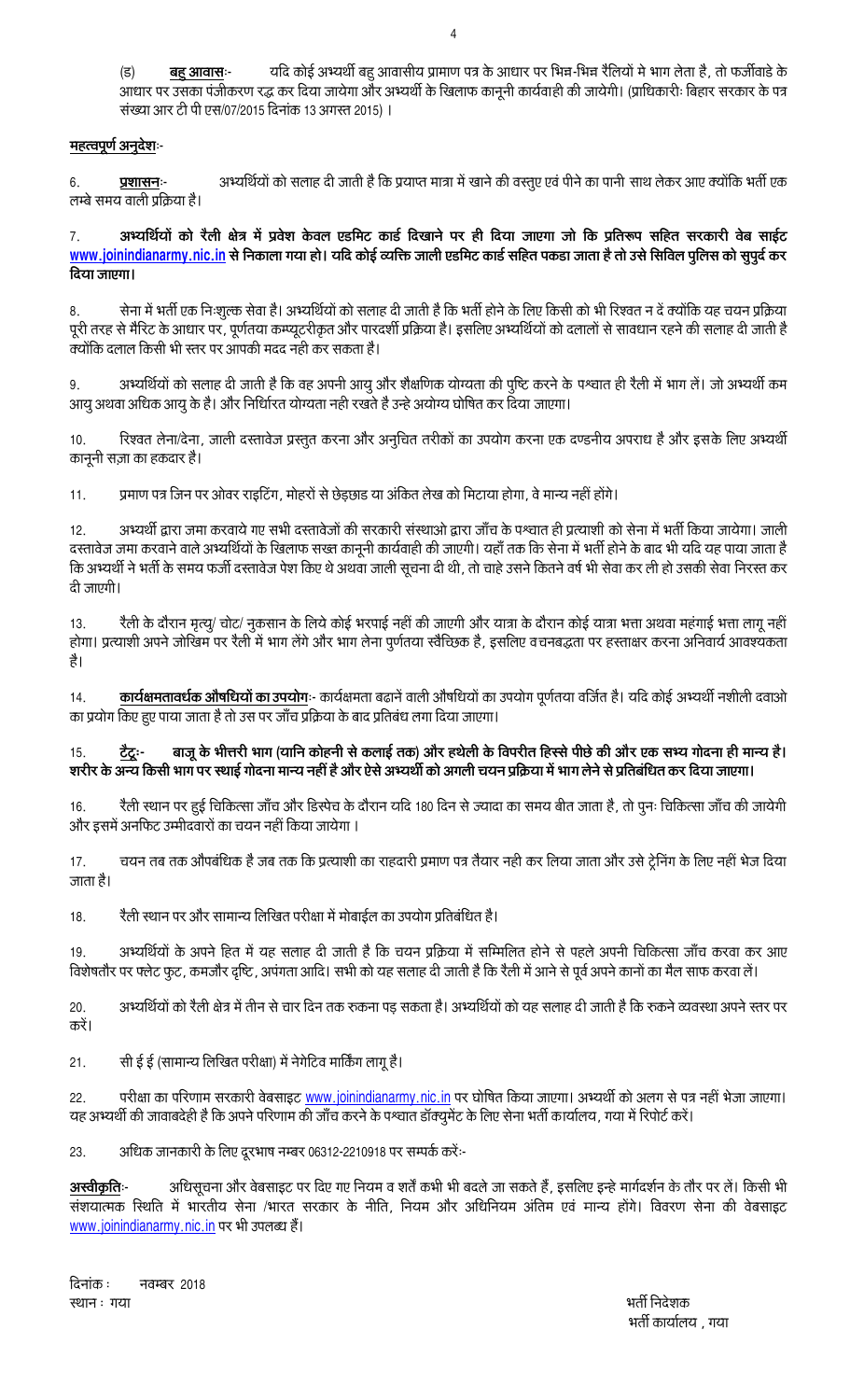## **Indemnity Bond**

I, \_\_\_\_\_\_\_\_\_\_\_\_\_\_\_\_\_\_\_\_\_, S/o \_\_\_\_\_\_\_\_\_\_\_\_\_\_\_\_\_\_\_\_\_\_\_ Date of Birth \_\_\_\_\_\_\_\_\_\_\_\_here by solemnly affirm and declare that, I have not consumed any type of drugs to enhance my physical performance during the rally.

I further declare that, if any such suspicious symptoms of drugs will be found with me in behavior changes or blood sample tests during or after rally, I am liable to be disqualified and my candidature will be cancelled**.**

(Signature of candidates)

## <u>क्षतिपूर्ति बंध पत्र</u>

**½ãö, \_\_\_\_\_\_\_\_\_\_\_\_\_\_\_\_\_\_\_ ¹ãì¨ã Ñããè \_\_\_\_\_\_\_\_\_\_\_\_\_\_\_\_\_\_\_\_\_ •ã¶½ã ãä¦ã©ããè \_\_\_\_\_\_\_\_\_\_\_\_\_\_\_\_Ô㦾ããä¶ãÓŸã Ôãñ Íã¹ã©ã Êãñ‡ãŠÀ ÜããñÓã¥ãã ‡ãŠÀ¦ãã Öîâ ãä‡ãŠ ½ãõ¶ãñ** इस बहाली के दौरान शारीरिक क्षमता को बढाने के लिये किसी भी दवा का सेवन नहीं किया है|

<u>मैं पु</u>नः घोषणा करता हूं कि यदि बहाली से पहले या बाद में खून जांच के दौरान या मेरे बर्ताव में बदलाव की वजह दवा होने के संदेहजनक लक्षण पाये **•ãã¦ãñ Öõ ¦ããñ ½ãò 'ã¾ããñؾã Öãñ¶ãñ ‡ãñŠ ãäÊã¾ãñ ÔÌã¾ãâ ãä•ã½½ãñªãÀ ÀÖîâØãã 'ããõÀ ½ãñÀãè ¹ãã¨ã¦ãã ãä¶ãÀԦ㠇ãŠÀ ªãè •ãㆠ|**

(अभ्यर्थी के हस्ताक्षर)